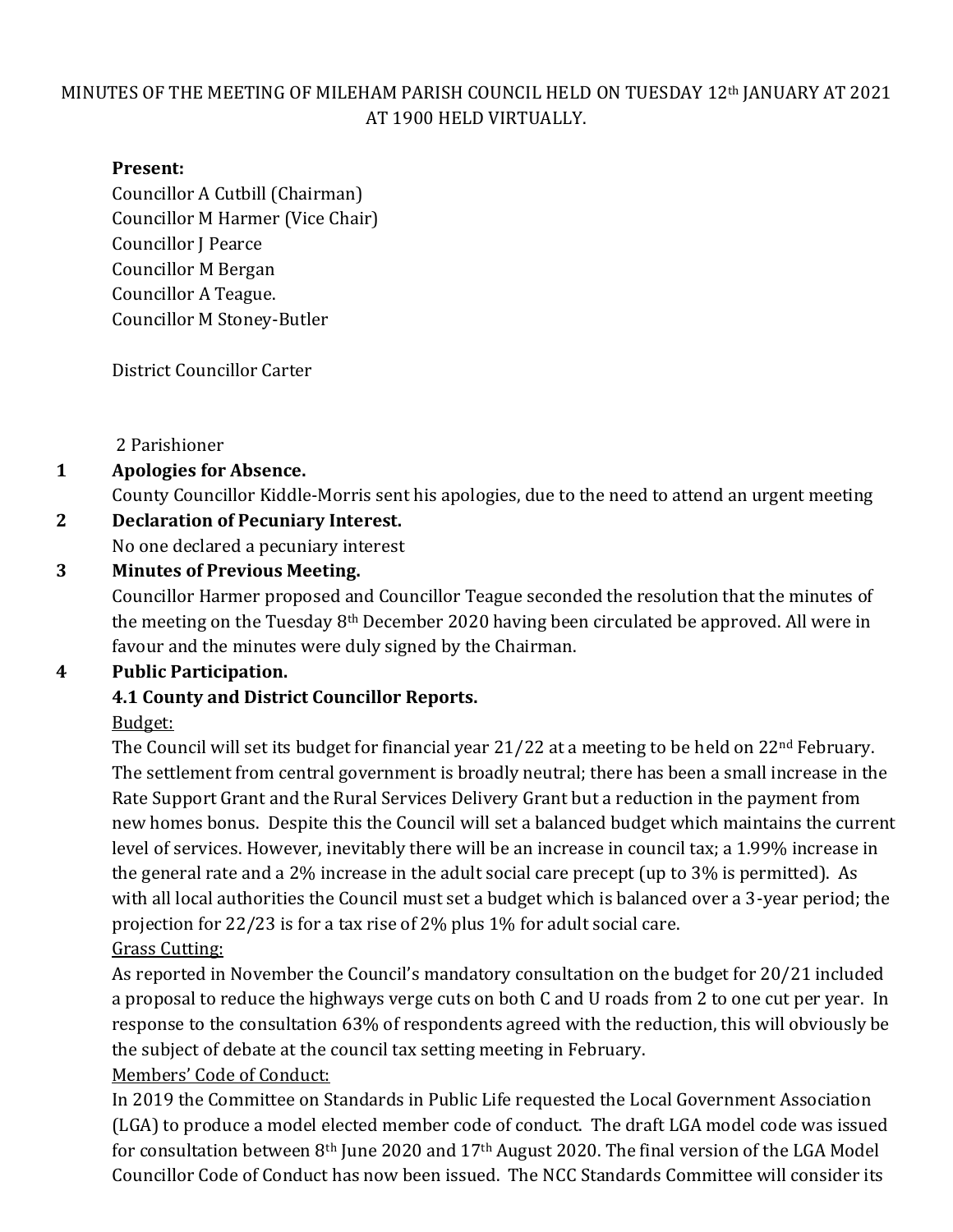adoption on 18<sup>th</sup> January. Government has indicated that all councils should adopt the code with or without minor amendments so that a standard code applies across all elected local councils. **District Councillor Carter Report:**

Over the Christmas period, Councillor Carter reported that he witnessed 7 separate incidents of fly tipping that would have occurred over 10 days.

Breckland has sold "Green Britain Centre" in Swaffham and the buyer hopes to employ 65-70 people. The wind turbine will remain in place and maybe removed in 4/5 years. Norwich Western Link Road application is now complete, this will be submitted for approval and if it is approved, work will commence in approx. 2 years.

Morrison's in Fakenham and Kinnerton Chocolate Factory have had recent Covid outbreaks. The figures are rising. The first outbreak was reported from the Poultry industry in Thetford and staff working on a temporary basis could have potentially moved between different factories and this could be the link with temporary staff working at Kinnerton's.

## **4.2 Public Comments**

A parishioner enquired about the £1000 grant that was applied for regarding the Covid relief, is this still present within the Accounts. The clerk has confirmed that the £1000 is not being shown as a separate item within the accounts but will be shown as a separate item on the 2021/22 budget.

A Parishioner contacted the clerk regarding the old school village bell, this is being stored in a Safe place and it will need further discussion on if to relocate this. The same parishioner complained about the condition of the road surface on Rudd's drift, mud being left and very bad potholes. This is private land and is joint owned, so both parties will need to have a discussion to solve this.

## **5 Highway**

## **5.1 To note any new problems within the parish.**

Councillor Pearce reported that the finger post on back lane has been replaced by a plastic pole, when we assumed that the previous finger post was going to be re-vamped.

Councillor Harmer reported that the drains on Manor Terrace are blocked, the clerk has reported this several times, the clerk will contact County Councillor Kiddle-Morris to see if he can help us push this through quickly.

Councillor Cutbill reported that the verges down Beeston Road have been cut and so has the bank opposite Manor Terrace.

The Clerk has reported many potholes within the village, a large one on the left-hand side on the Litcham Road after the Beeston Road crossroads. Two have been reported also on the left-hand side heading towards Litcham opposite the Sub-Station. a

The Clerk reported that letters regarding the gravel coming off parishioners' driveways have been delivered to the homeowners, but the request has not been carried out. The gravel is dangerous, the Clerk will enquiry about seeing if Breckland can fine the parishioners. Councillor Pearce also reported that apples are obstructing the pathway, this is also a Health and Safety situation, Breckland or Norfolk County Council will be contacted for further advice from the Clerk.

## **5.2 An update on Highway matters**

Two potholes have been repaired on the Stanfield Road heading towards to Fakenham from a long list of outstanding items.

## **6 Planning**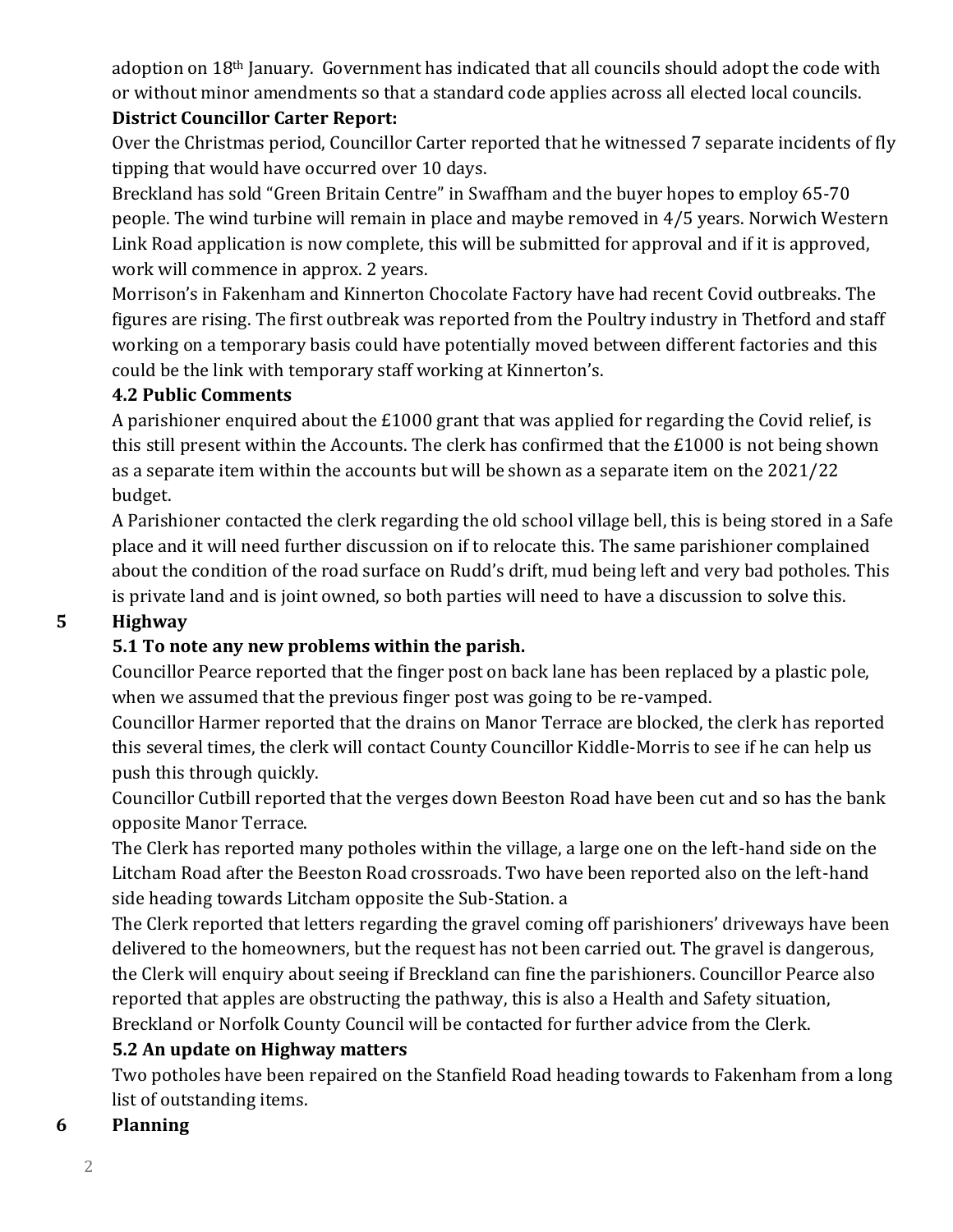**6.1 Application-**3PL/2020/1461/F- Conversion to existing outbuilding to form residential unit. All Councillors supported this application.

## **7 Matters for report**

**7.1 Precept-** Councillor Cutbill Proposed and Councillor Teaque seconded the resolution to increase the precept of £1000 per year. The majority of Councillors agreed.

**7.2 Dog Bins-**The Clerk has contacted a supplier and the quotes are a lot higher than previous years. The Clerk will contact Breckland to see if we can still purchase a dog bin. This will be added to the next agenda for discussion.

**7.3 Flooding:** After a long discussion, Councillor Butler Stoney has drafted a letter that he will circulate to all the Councillors, highlighting our problems within the parish. The Councillors will need to agree whether the letters can be sent to Breckland on behalf of the Parish.

We will need to establish the main areas of concerns and see if we can action anything within the parish but unfortunately the solutions will not be a quick fix.

**7.4 Neighbourhood Plan:** Councillor Cutbill Proposed and Councillor Harmer seconded the decision to go ahead with the village survey.

## **7.5 Mileham Charities and Churchyard updates**

The Trustee stated that he will prepare a report for the next meeting. Due to the weather there is slow progress on the Churchyard, but work will commence very soon. Mileham Charities have had a meeting and accounts need to be transferred and discussion are being held. This will be added to the next agenda for further updates.

## **8 Finance**

**8.1 Balances and cheques for authorisation as circulated.** Councillor Pearce Proposed and Councillor Cutbill seconded the resolution on the authorisation of the cheques and balances. **8.2 Budgets to be circulated.** Councillor Harmer Proposed and Councillor Cutbill seconded the resolution on the budgets that were circulated.

**9** Matters for next meeting (not for discussion) Update for Charites Setting up a new bank

Trods-cutting back the hedges near to the Fir Bungalow

**10** Confirm that the next meeting of Mileham Parish Council: Tuesday 9<sup>th</sup> February 2021 Meeting Closed 20.30